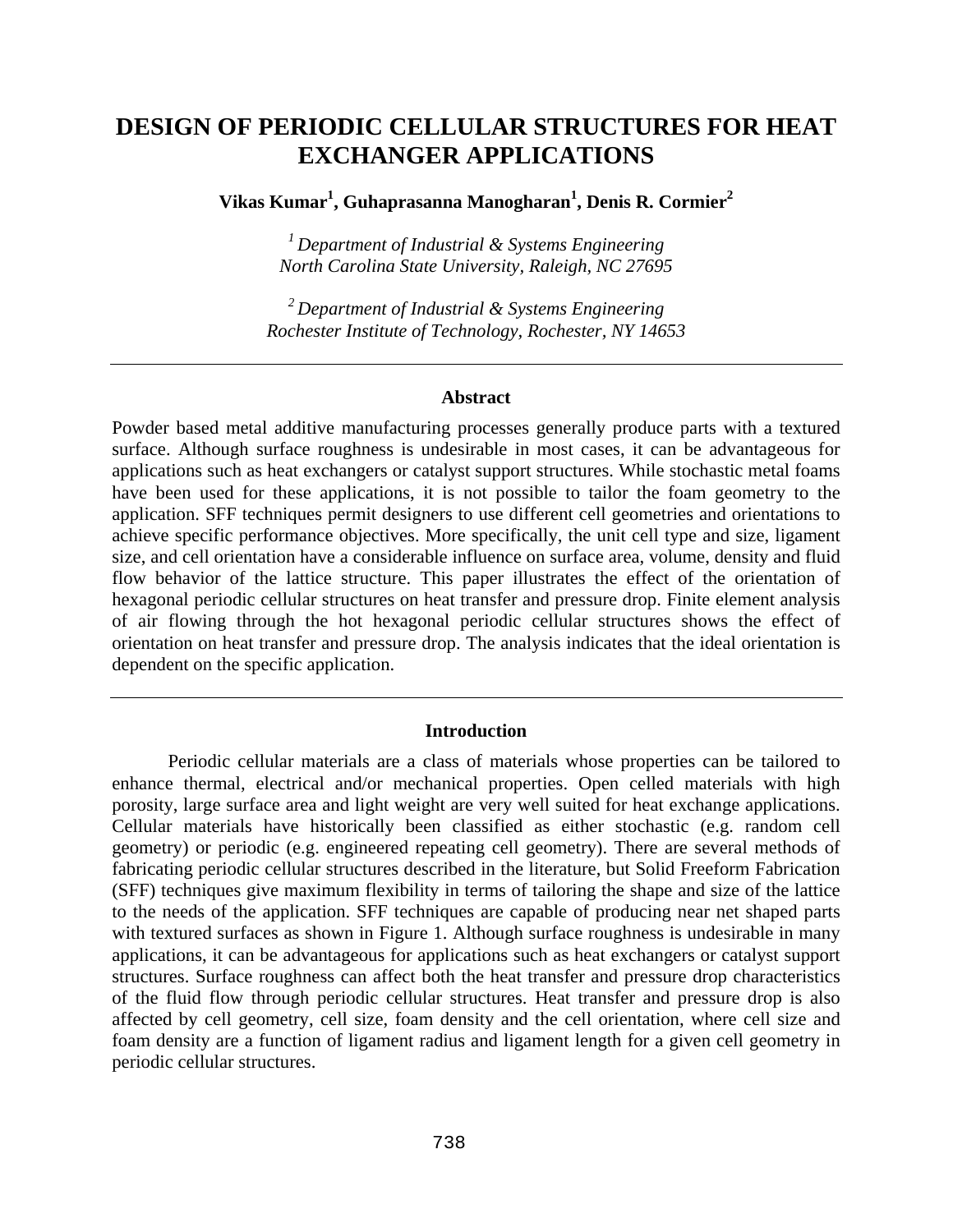A great deal of research has been done with regard to estimating and optimizing the foam density and cell geometry for heat transfer applications, however there has been relatively little work on optimization of the cellular structure's orientation with respect to fluid or gas flow. With SFF techniques, virtually any cell geometry at any orientation and of any ligament radius can be fabricated. The Electron Beam Melting (EBM) process is one SFF technique which has the capability to produce fully dense metal parts in materials of interest for heat exchanger applications such as aluminum or copper (Figure 2).



**Figure 1 Micrographs of Ti-6Al-4V hexagonal cellular structure made by EBM process before (a) and after (b) sand blasting** 

In the present work, a hexagonal periodic cellular structure made via the EBM process is modeled, and the effect of orientation on heat transfer and pressure drop has been analyzed. A combination of five different lattice orientations (0, 30, 45, 60, and 90 degrees) in each of the X, Y, and Z axes has been considered, making a total 125 different lattice orientations. The hexagonal cellular structure (Figure 3a) has the same shape with respect to the X and Y axes, hence an orientation of 30 and 60 degrees in the X axis yields the same effective cell orientation with respect to gas flow direction (Figure 3b). When redundant cell orientations are excluded, the number of unique orientations is reduced to 15. Finite element analyses of those 15 orientations have been performed using COSMOS Floworks 2008 to estimate the heat transfer and pressure drop. The attributes of the hexagonal cellular structure compared using three non-dimensional groups include (a) the Nusselt number  $(N_u)$  characterizing the heat transfer, (b) the friction factor *(f)* for the pressure drop and *(c)* the Reynolds number  $(R_e)$  for the fluid flow rate.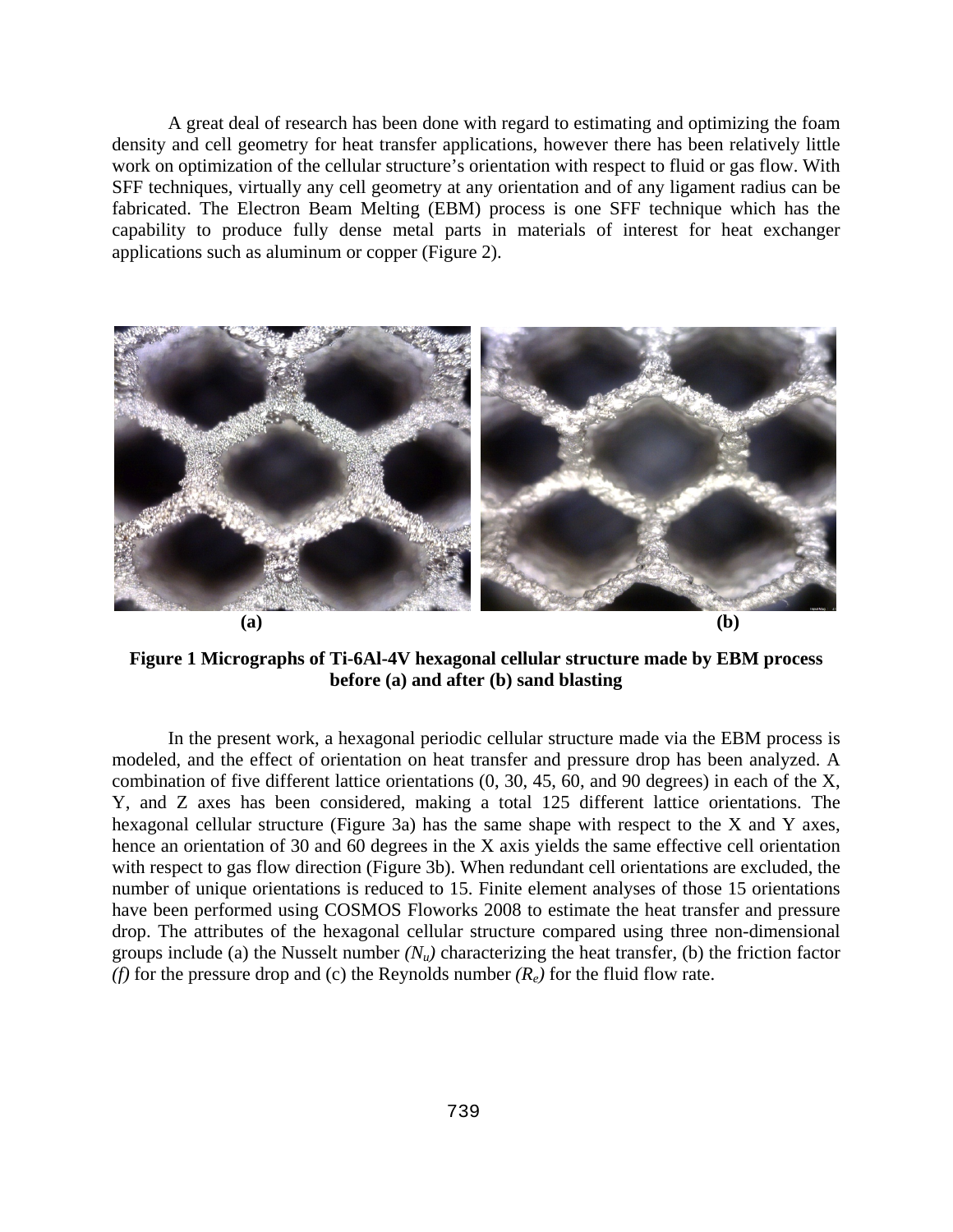

**Figure 2 (a) Ti-6Al-4V and (b) Al-6061 cellular periodic structures made by EBM process** 



**Figure 3 (a) Perspective view (b) First angle orthographic projection of the hexagonal periodic cellular structure**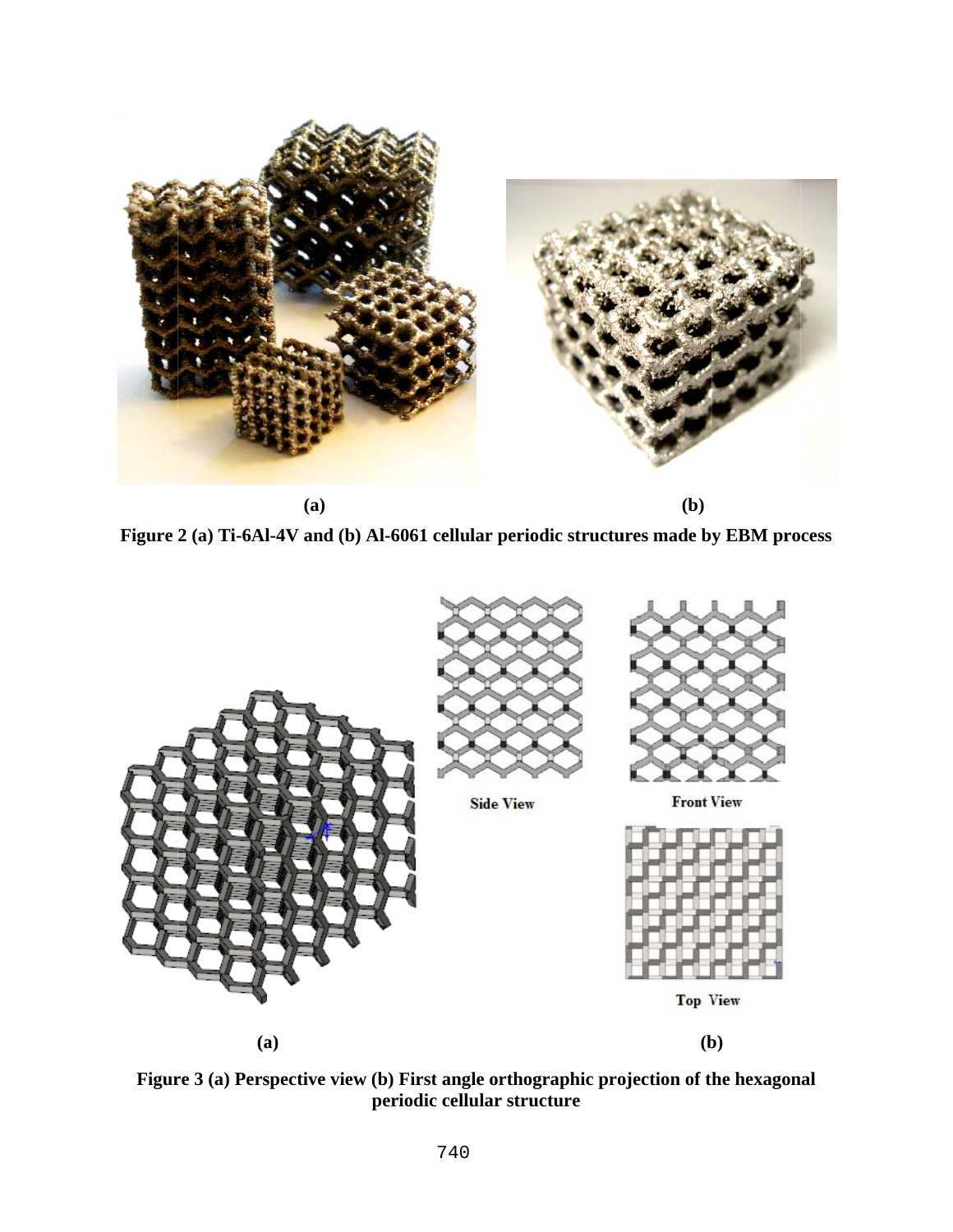## **Background**

Transport phenomenon in stochastic metal foams has received considerable attention during the last decade. Lee et al. [1] studied the application of metal foams as high performance air-cooled heat sinks in electronics packaging. Sathe et al. [2] studied combustion in metal foams for application in porous radiant burners. Hunt and Tien [3], Calmadi and Mahajan [4], Boomsma and Poulikakos [5], Lu et al. [6] and Fuller et al. [7] have addressed the thermal characteristics of metal foams. Wadley and Queheillalt [8] have compared the thermal properties of copper textile-based lattice structures with the stochastic open-cell metal foams.

Tian et al. [9] studied the effects of topology upon fluid flow and heat transfer within cellular copper structures of different density. Experiments were performed with the prototype sandwiches of two different cell geometries and two orientations, 0 and 90 degrees with respect to the front plane. The friction factor was found to be independent of coolant velocity and dependent on open area ratio. For a particular porosity, the heat dissipation rate was found to be directly proportional to the surface area density. For a fixed surface area of pure copper, the optimal porosity was found to be 0.75. The overall heat transfer was primarily dependent upon porosity and surface area density. It was weakly dependent upon orientation. Lu et al. [10] reviewed the thermal characteristics of metallic sandwich structures by analytical modeling and numerical simulation. The Reynolds number, Nusselt number and friction factor of different types of sandwich structures were calculated and compared to conclude that topology preference is highly application dependent.

# **Heat Transfer Model and Calculation**

A CAD model of a hexagonal periodic cellular structure (Figure 3a) of size 40mm x 40mm x 11.5mm was made on the SolidWorks 2008 CAD package. The lattice was merged with a square tube such that it was possible to simulate gas entering the tube on one end (e.g. the inlet), flowing through the lattice, and then exiting via the outlet on the other end of the square tube. Although process parameter and post processing will significantly influence surface roughness, the cellular structure was assigned a surface roughness of 300 microns for purposes of this study. That figure is representative of a part fabricated with intentionally high surface roughness for purposes of heat exchange. The lattice heat exchanger was given a constant temperature of 120° C with an inlet gas temperature of 20° C flowing at a velocity of 9.55 m/s. Finite element analysis (FEA) of the heat transfer and pressure drop was conducted using COSMOS FloWorks 2008 for each lattice at orientation. The outputs of the FEA were average temperature and pressure of air at the outlet and the heat flux of the cellular structure perpendicular to the air flow. The surface area and the volume of material in the cellular structure were determined from the SolidWorks 2008 CAD model of the cellular structure.

The temperature difference between the air at the inlet and outlet refers to the amount of heat transferred to the air by the cellular structure at a given orientation. Similarly, pressure drop reflects the amount of hindrance in the path of the fluid. Relative density of the lattice structure was obtained by calculating the ratio of the volume of the material in the structure and the total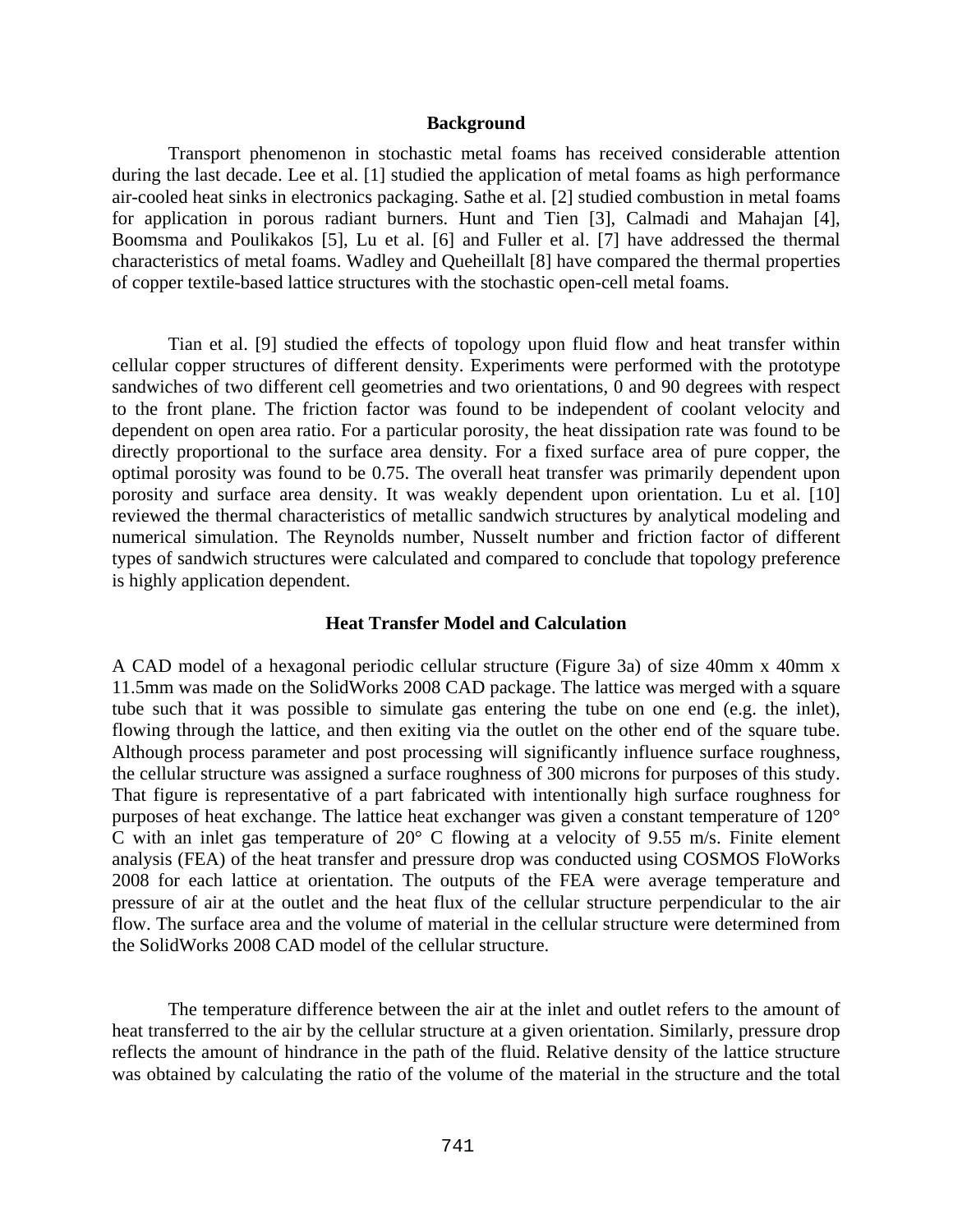rectangular bounding box volume occupied by it. To obtain the Nusselt number, Reynolds number and friction factor, the hydraulic diameter  $(D<sub>h</sub>)$  must be calculated. This is given by

$$
D_h = \frac{4l_c\sqrt{1-\rho}}{c} \tag{1}
$$

where  $l_c$  is the cell edge length,  $\rho$  is relative density, and *c* is the cell geometry constant [11]. The Nusselt number  $(N_u)$  is defined as the ratio of convective to conductive heat transfer across the boundary and is given by

$$
N_u = \frac{hD_h}{k_f} \tag{2}
$$

where *h* is the local heat transfer coefficient and  $k<sub>f</sub>$  is the thermal conductivity of air. Reynold's number  $(R_e)$  defines the flow and is given by

$$
R_e = \frac{\rho_f U D_h}{\mu_f} \tag{3}
$$

where  $\rho_f$  is density, *U* is the flow velocity, and  $\mu_f$  is the viscosity of the fluid (air). The friction factor  $(f_s)$  is a measure of the resistance provided to the flow by the cellular structure. Friction factor is given by

$$
f_s = \frac{\frac{\Delta p}{L} D_h}{\frac{p_f U^2}{2}}\tag{4}
$$

where ∆p is the difference of pressure at the inlet and the outlet of the setup and *L* is the length of the cellular structure. Table 1 shows the various values obtained from simulation and the calculated values.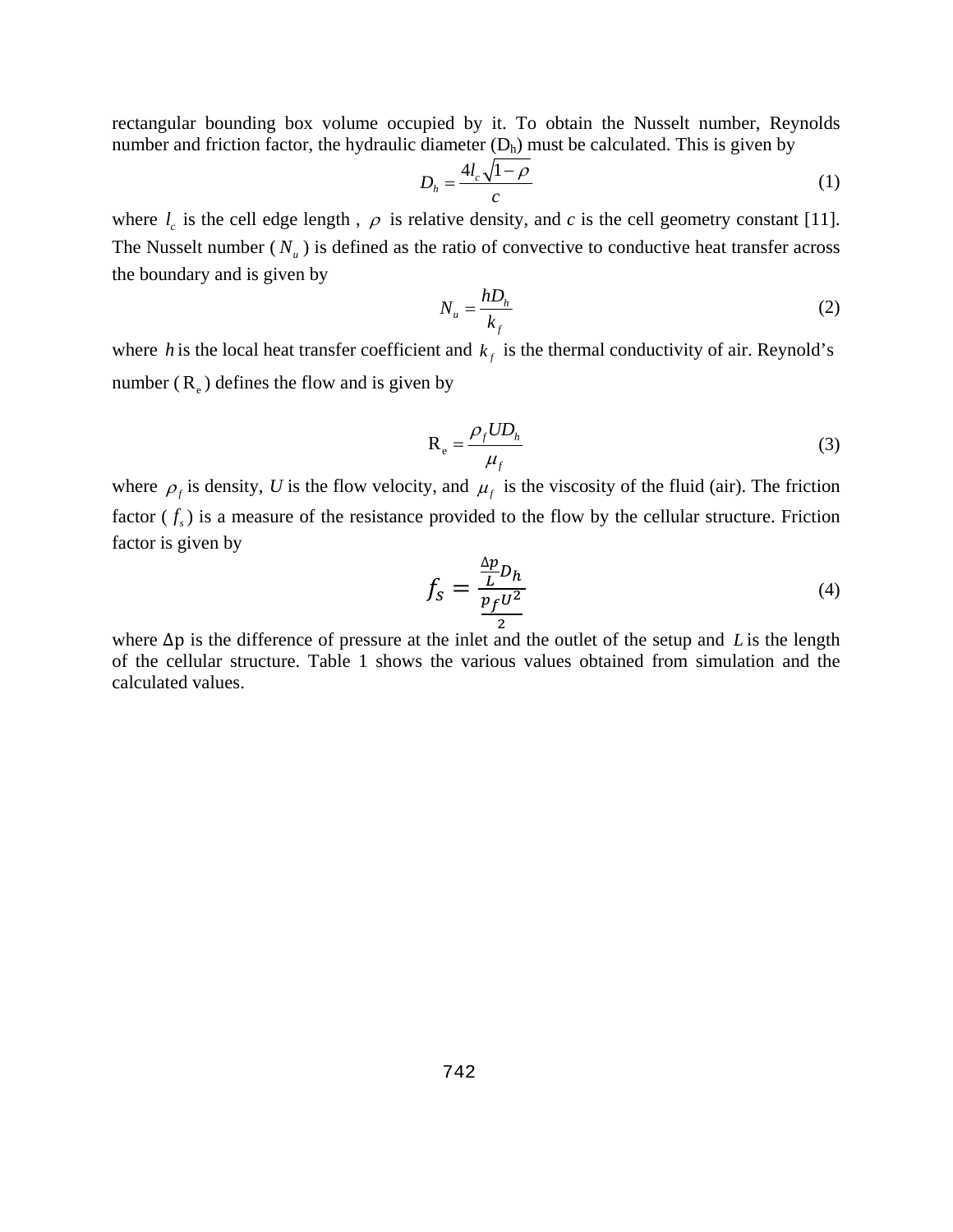# Table 1 Data for different orientation of Hexagonal periodic cellular structure (*α, β, γ* is the angle in x, y and z plane **respectively)**

| <b>Trial</b><br><b>Num</b> | Orientation<br>$(\alpha, \beta, \gamma)$ | Avg.<br>Vel.<br>$(ms^{-1})$ | Outlet<br>Temp.<br>$({}^{\circ}C)$ | <b>Temp</b><br><b>Increase</b><br>$({}^{\circ}C)$ | <b>Static</b><br>Press.<br>(Pa) | Press.<br><b>Drop</b><br>(Pa) | <b>Heat Flux</b><br>$(Wm^{-2})$ | <b>Nusselt</b><br><b>Number</b> | <b>Reynolds</b><br><b>Number</b> | <b>Friction</b><br>Factor |
|----------------------------|------------------------------------------|-----------------------------|------------------------------------|---------------------------------------------------|---------------------------------|-------------------------------|---------------------------------|---------------------------------|----------------------------------|---------------------------|
|                            | (0,0,0)                                  | 5.275                       | 35.254                             | 15.254                                            | 101350                          | 25                            | 3.277                           | 3.508                           | 1558.575                         | 0.175                     |
| 2                          | (30,0,0)                                 | 5.341                       | 32.987                             | 12.787                                            | 101355                          | 30                            | 2.763                           | 2.962                           | 1324.802                         | 0.172                     |
| 3                          | (45, 0, 0)                               | 5.349                       | 37.685                             | 17.485                                            | 101355                          | 30                            | 4.987                           | 3.404                           | 1155.105                         | 0.149                     |
| $\overline{4}$             | (0, 45, 0)                               | 5.382                       | 40.121                             | 19.921                                            | 101344                          | 19                            | 5.846                           | 3.875                           | 1285.952                         | 0.103                     |
| 5                          | (0,30,0)                                 | 5.363                       | 38.359                             | 18.159                                            | 101352                          | 27                            | 5.650                           | 5.198                           | 1621.539                         | 0.187                     |
| 6                          | (30,30,0)                                | 5.382                       | 37.488                             | 17.288                                            | 101356                          | 31                            | 6.711                           | 4.952                           | 1242.449                         | 0.163                     |
| $\tau$                     | (30, 45, 0)                              | 5.152                       | 39.288                             | 19.088                                            | 101360                          | 35                            | 6.357                           | 3.806                           | 1065.308                         | 0.179                     |
| 8                          | (45,30,0)                                | 5.341                       | 36.169                             | 15.969                                            | 101355                          | 30                            | 5.987                           | 4.168                           | 1074.468                         | 0.139                     |
| 9                          | (45, 45, 0)                              | 5.417                       | 37.849                             | 17.649                                            | 101361                          | 36                            | 5.689                           | 3.083                           | 937.486                          | 0.140                     |
| 10                         | (45, 45, 45)                             | 5.321                       | 35.786                             | 15.586                                            | 101354                          | 29                            | 5.773                           | 4.072                           | 1058.621                         | 0.134                     |
| 11                         | (45, 45, 30)                             | 5.319                       | 35.782                             | 15.582                                            | 101354                          | 29                            | 5.687                           | 3.394                           | 894.947                          | 0.113                     |
| 12                         | (45,30,30)                               | 5.346                       | 36.387                             | 16.187                                            | 101356                          | 31                            | 5.471                           | 3.249                           | 930.063                          | 0.124                     |
| 13                         | (30, 30, 30)                             | 5.339                       | 35.869                             | 15.669                                            | 101357                          | 32                            | 5.677                           | 3.869                           | 1031.584                         | 0.143                     |
| 14                         | (30, 45, 30)                             | 5.3414                      | 36.327                             | 16.127                                            | 101355                          | 30                            | 5.184                           | 3.308                           | 994.645                          | 0.129                     |
| 15                         | (45,30,45)                               | 5.4312                      | 37.861                             | 17.661                                            | 101363                          | 38                            | 5.431                           | 2.968                           | 948.519                          | 0.148                     |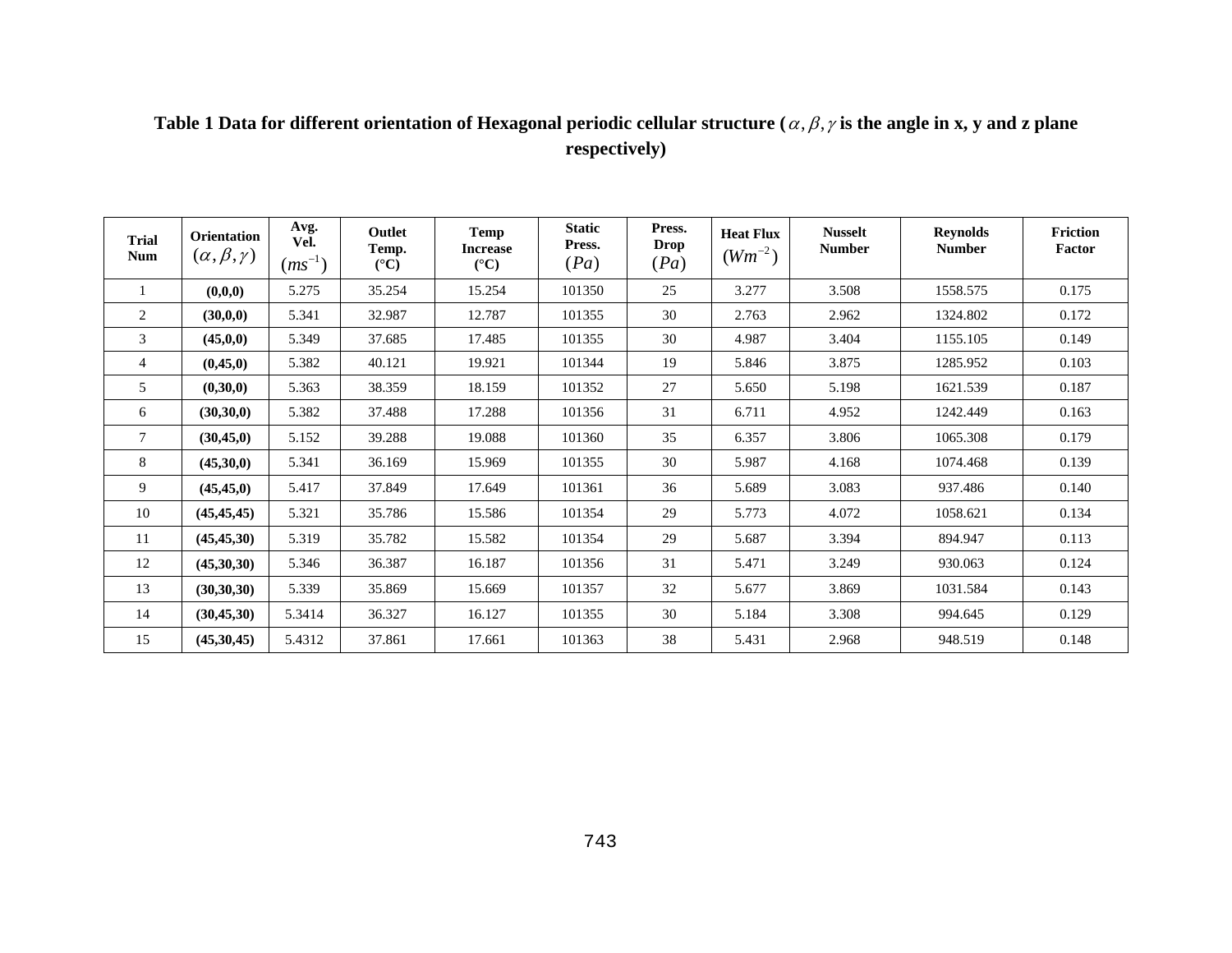## **Analysis and Discussion**

A total of 15 unique lattice orientations with respect to the X, Y, and Z axes were considered. Orientation has been denoted in terms of the rotation angles  $\alpha, \beta, \gamma$  about the X, Y, and Z axes respectively. Figure 4 shows how the pressure drop is influenced by the lattice orientation with respect to the gas flow direction. For example, orientation #15 (45,30,45) produces the highest pressure drop while orientation #4 (0,45,0) produces the lowest pressure drop among the considered orientations. This is intuitively explained upon examination of Figures 5(a) and 5(b). Figures 5(a) and 5(b) show a view of the lattice from the inlet looking towards the outlet for orientation #4 and orientation #15 respectively. In orientation #4, the gas has a relatively unobstructed path from inlet to outlet, hence the pressure drop can reasonably be expected to be relatively low. In orientation #15, the gas has a tortuous path from inlet to outlet, hence the pressure drop can intuitively be expected to be much higher.

Figure 6 shows the predicted temperature drop from inlet to outlet as a function of lattice orientation. Orientation #4 (0,45,0) has the highest temperature difference while orientation #15 (30,0,0) has the lowest. The effect of orientation on heat transfer and pressure drop can further be explained in terms of the Nusselt number and friction factor. A Nusselt number of unity indicates sluggish flow in which heat transfer due to convection is equal to conduction. The Nusselt number seems to follow the same trend as the Reynold's number for a given orientation. Higher value of friction factor shows greater hindrance to the path of the fluid. Orientation (0,30,0) has the highest Friction Factor, Reynolds Number and Nusselt Number (Figures 7, 8, and 9 respectively).



**Figure 4 Pressure drop as a function of lattice orientation**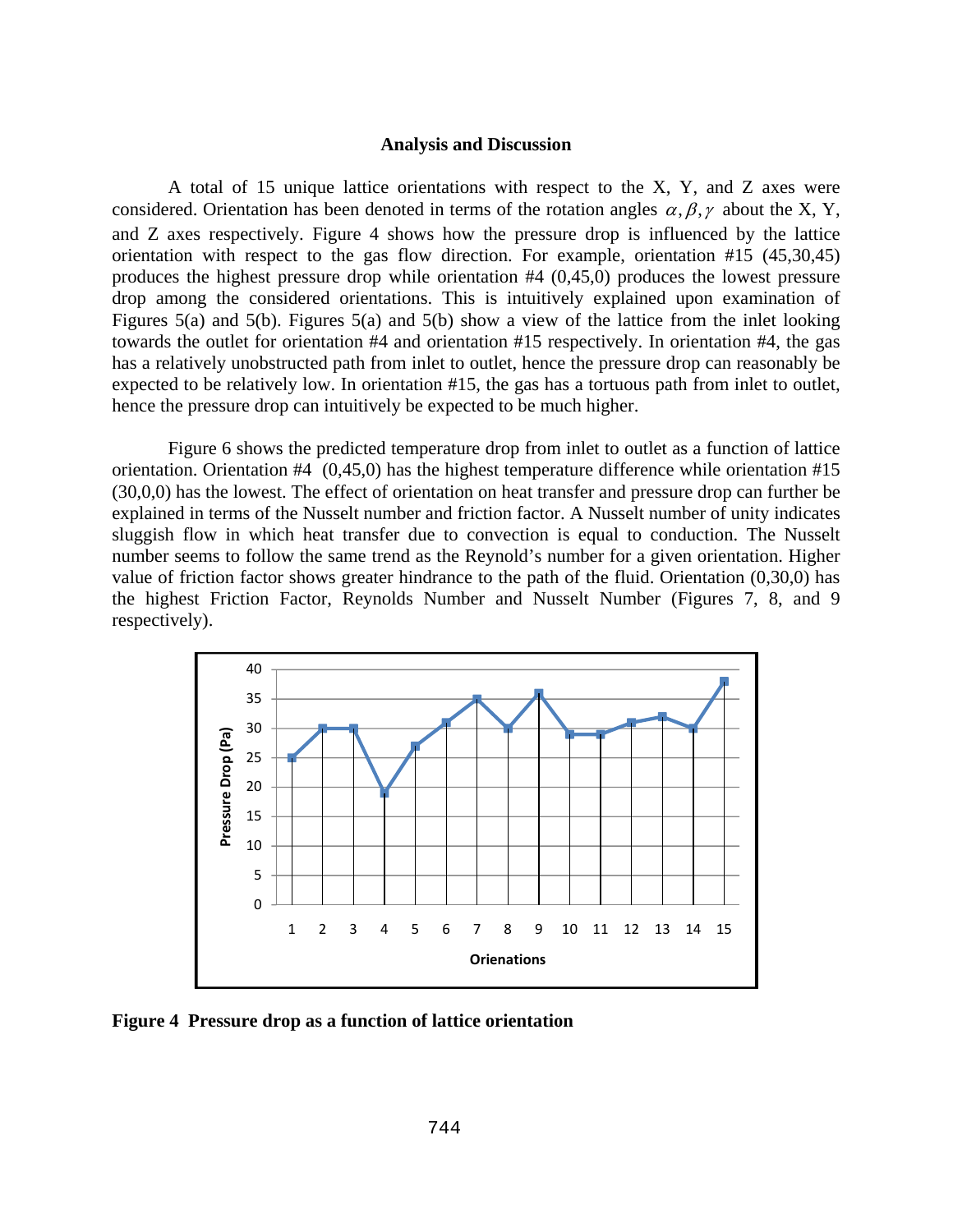

**Figure 5 (a) (0,45,0) orientation; (b) (45,30,45) orientation** 



**Figure 6 Temperature change versus lattice orientation**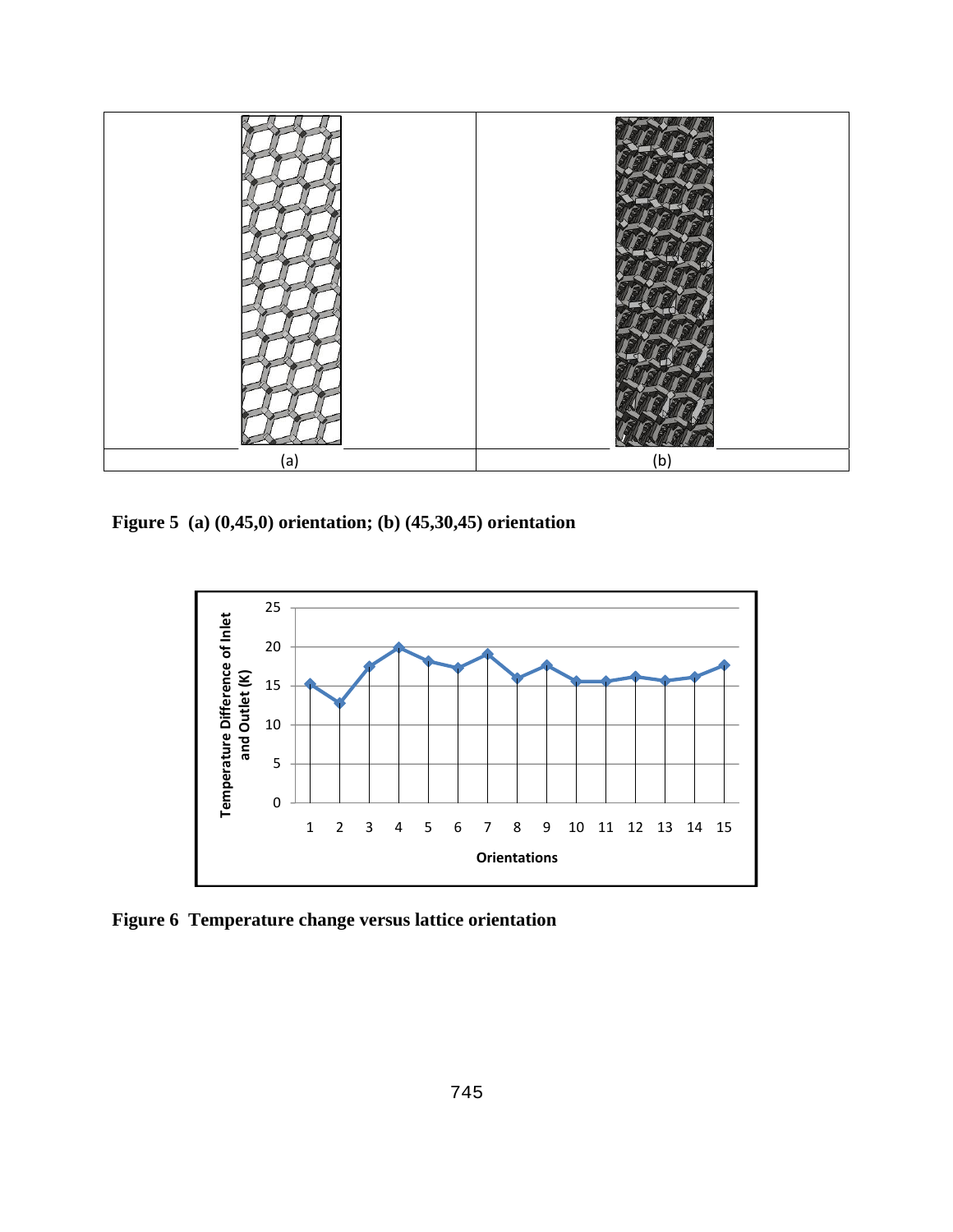

**Figure 7 Friction factor versus lattice orientation** 



**Figure 8 Reynold's number versus lattice orientation**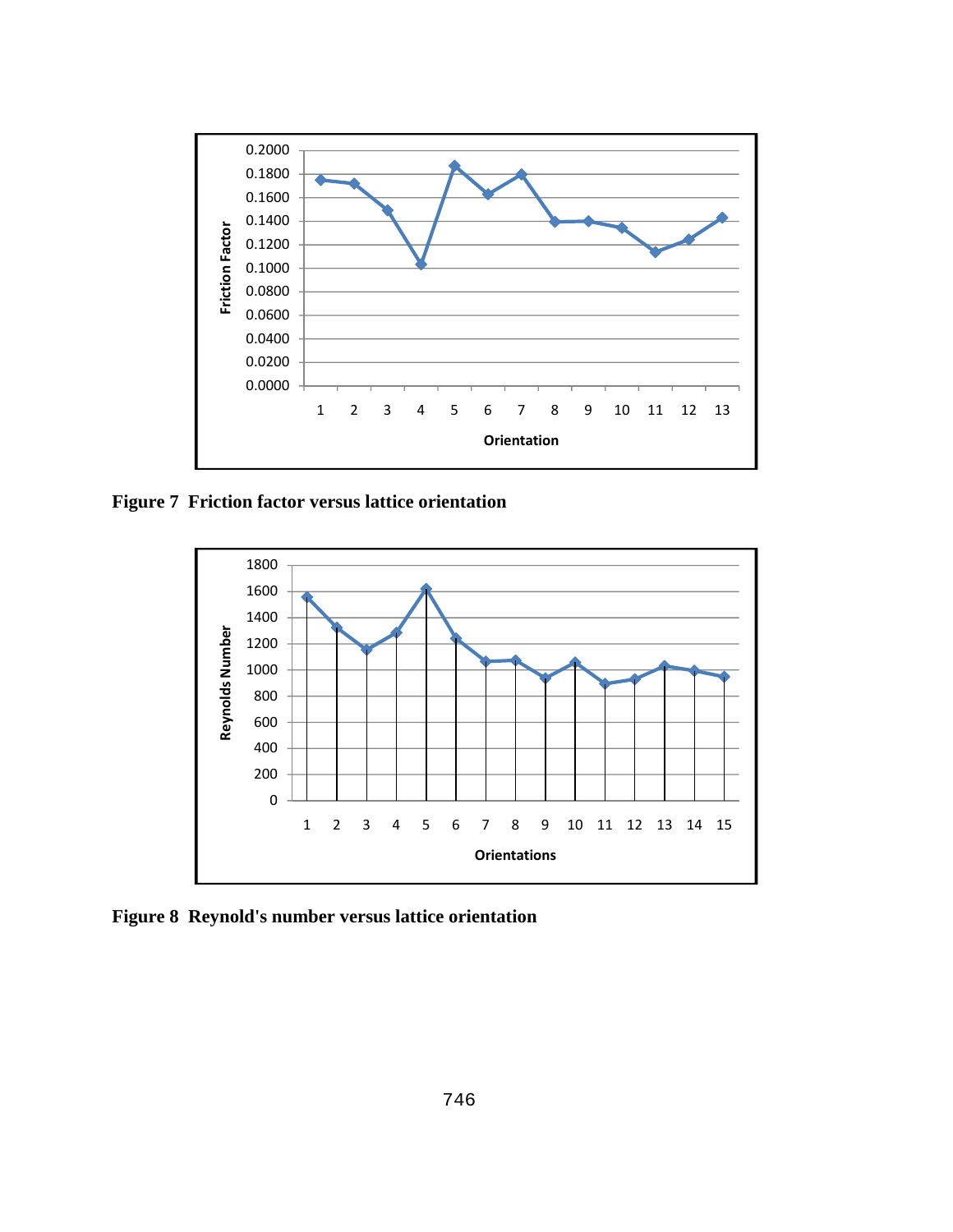

**Figure 9 Nusselt number versus lattice orientation** 

The implication is that the preference of the orientation depends on the needs and requirements of the application. Generally speaking, cellular materials the produce large pressure drops will require greater pumping power. the constraints are maximum allowable temperature in the metal and/or the fluid, or the pressure drop or pumping power. The thermal properties obtained in Table-1 can be used to design heat exchanger for required value heat transfer and pump capacity, implying that orientation preference depends on the application. Comparison of the performance of hexagonal periodic cellular structures with the thermal properties of stochastic and periodic structures [9,10] has been done in Figure 10. The hexagonal periodic cellular structure at the considered Reynolds number and density is close to the performance of the corrugated duct and louvered fins. The low friction factor implies lesser resistance to the fluid flow, and the lower nusselt number shows lower convection compared to copper textile mesh.

# **Conclusions and Future Work**

This paper describes preliminary modeling effort targeted to the design of custom lattice structures that are tuned to the needs of a particular application. In this work, the influence of lattice orientation on flow and heat transfer properties has been modeled and analyzed. As expected, the orientation of the lattice with respect to gas flow direction does influence heat transfer efficiency and pressure drop.

The next step is to model the influence of different types of unit cell geometries and different lattice densities. One pressing issue for which no good solution has yet been devised is the issue of increased surface area in lattices fabricated via powder-based SFF processes. While FEA packages allow the user to specify surface roughness, the FEA does not actually use the surface roughness value to increase surface area. Rather, it is specified as a means of reflecting increased surface drag. However, surface area is known to have a very significant effect on heat transfer. It has been estimated that the surface area of an intentionally rough EBM lattice